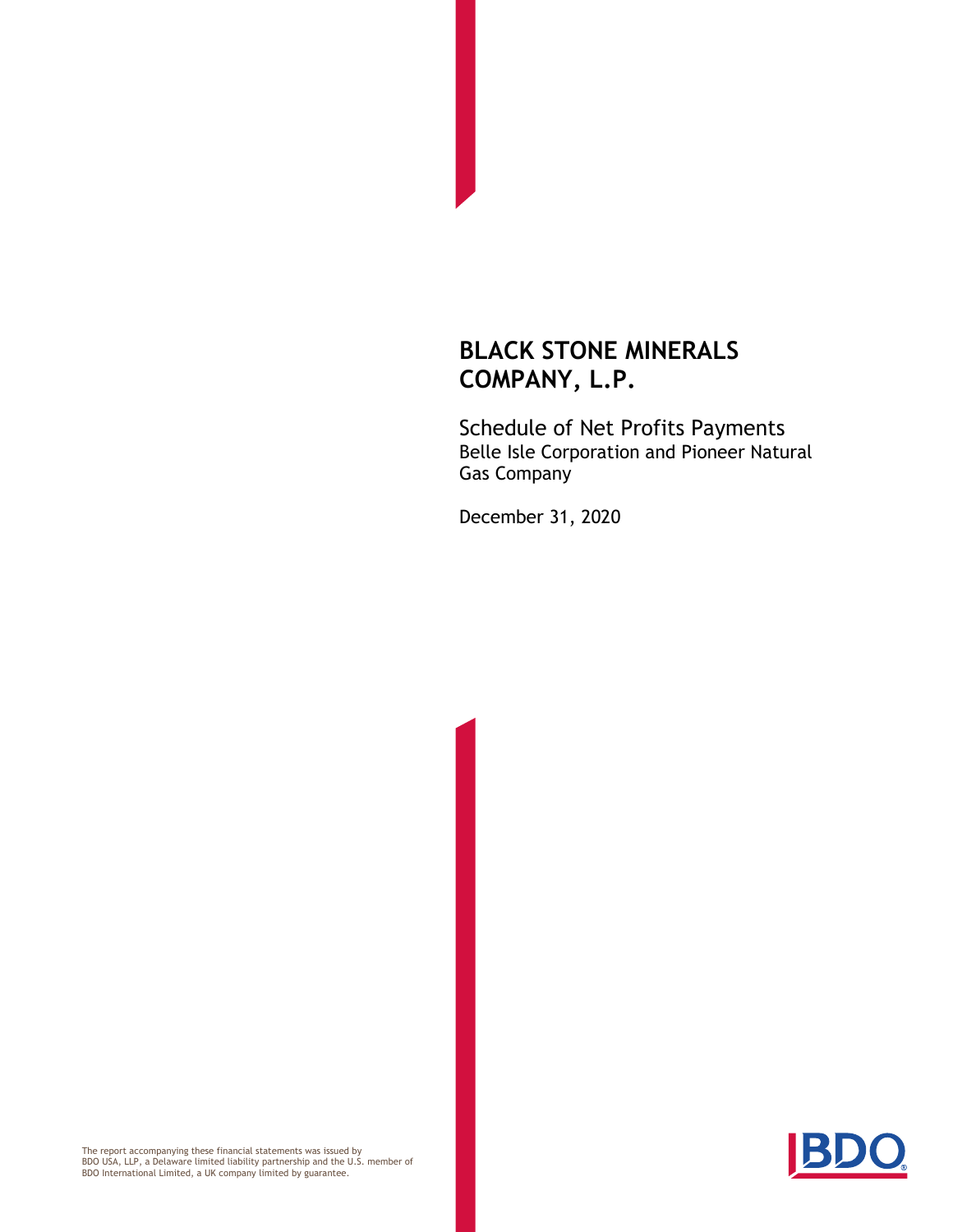### **Contents**

|                                                                                                           | Page    |
|-----------------------------------------------------------------------------------------------------------|---------|
| Independent Accountant's Report                                                                           |         |
| Schedule of Net Profits Payments for the Year Ended December 31, 2020                                     | 4       |
| Supplemental Schedule of Net Profits Payments from Inception<br>(March 1, 1965) through December 31, 2020 | 5.      |
| Notes to Schedule of Net Profits Payments                                                                 | $6 - 7$ |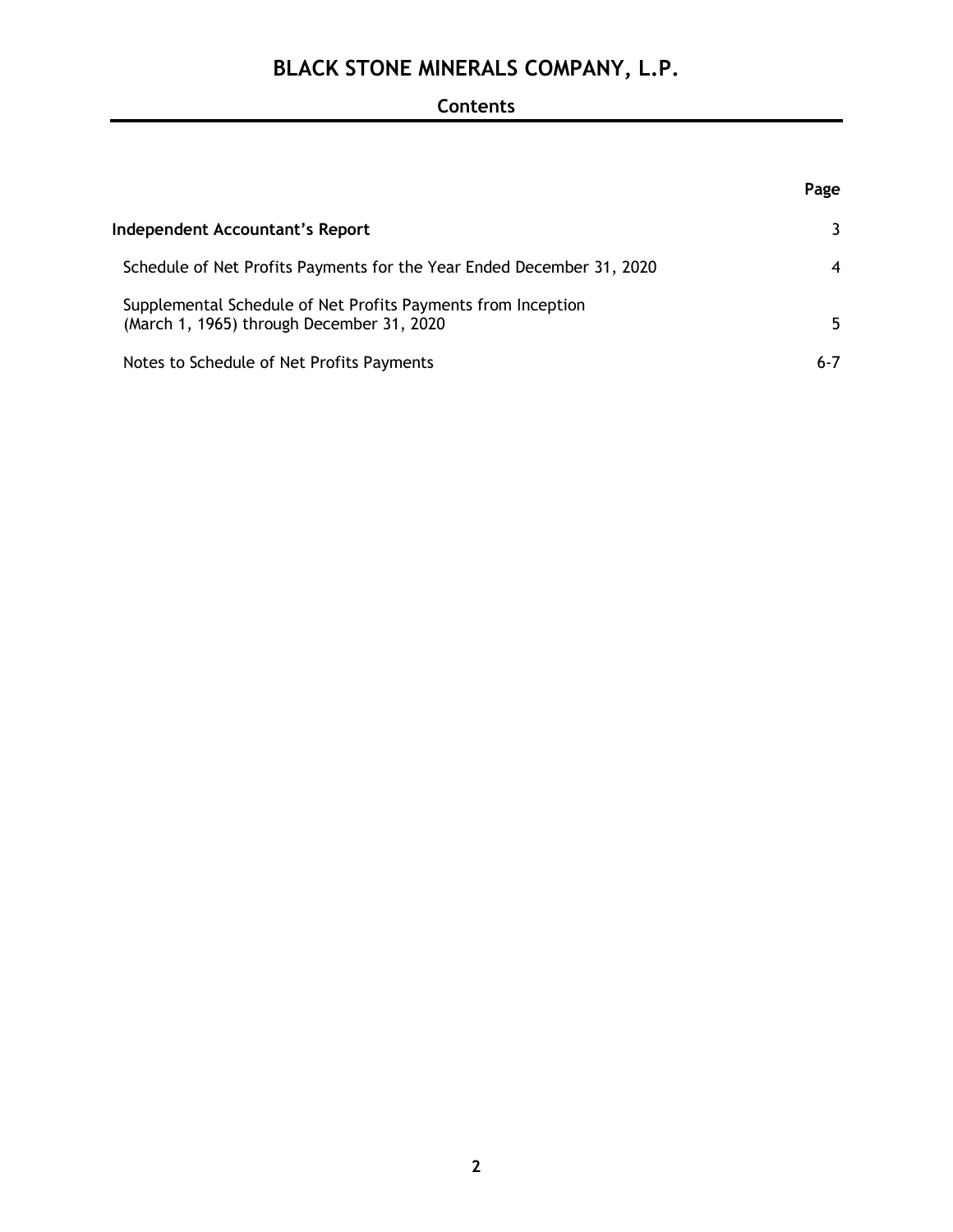

**www.bdo.com**

#### **Independent Accountant's Report**

To the Partners of Black Stone Minerals Company, L.P. Houston, Texas

We have examined management's assertion that the accompanying schedule of net profits payments for the year ended December 31, 2020 is presented in accordance with the terms of an agreement dated March 31, 1965 between Belle Isle Corporation and Pioneer Natural Gas Company (the "Agreement") on the basis described in Note 2. Black Stone Minerals Company, L.P.'s management is responsible for the schedule of net profits payments. Our responsibility is to express an opinion on the schedule of net profit payments based on our examination.

Our examination was conducted in accordance with attestation standards established by the American Institute of Certified Public Accountants and, accordingly, included examining, on a test basis, evidence supporting the schedule of net profits payments and performing such other procedures as we considered necessary in the circumstances. We believe that our examination provides a reasonable basis for our opinion.

In our opinion, the schedule of net profits payments referred to above, presents, in all material respects, the schedule of net profits payments from Black Stone Minerals, L.P. for the year ended December 31, 2020, on the basis described in Note 2.

Our examination was conducted for the purpose of forming an opinion on the schedule of net profits payments for the year ended December 31, 2020. The supplemental schedule of net profits payments from Inception (March 1, 1965) through December 31, 2020, includes historical net profits payments information and is presented for purposes of additional analysis and is not a required part of the schedule of net profits payments. Such supplemental information is the responsibility of management and was derived from and relates directly to the underlying accounting and other records used to prepare the schedule of net profits payments. The supplemental information has been subjected to procedures applied in the examination of the schedule of net profits payments and certain additional procedures, including comparing and reconciling such information to records used to prepare the schedule of net profits payments or to the schedule of net profits payments themselves, and other additional procedures in accordance with attestation standards established by the American Institute of Certified Public Accountants; however, we express no opinion with respect to the supplemental schedule.

BDO USA, LLP

May 14, 2021

BDO is the brand name for the BDO network and for each of the BDO Member Firms.

BDO USA, LLP, a Delaware limited liability partnership, is the U.S. member of BDO International Limited, a UK company limited by guarantee, and forms part of the international BDO network of independent member firms.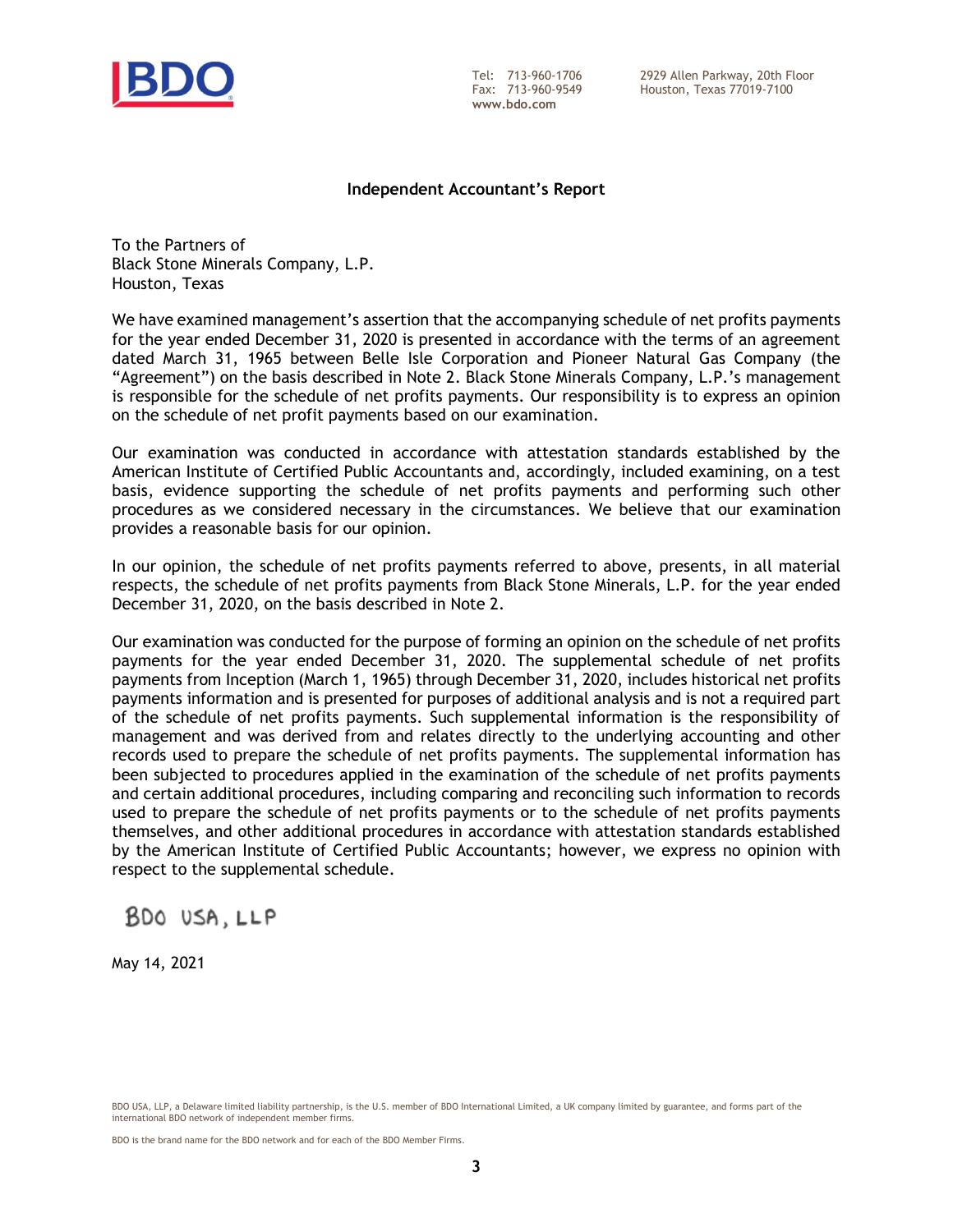### **Schedule of Net Profits Payments For the Year Ended December 31, 2020 (Under Terms of an Agreement Dated March 31, 1965) Between Belle Isle Corporation and Pioneer Natural Gas Company)**

|                                       | Quantity | Amount        |
|---------------------------------------|----------|---------------|
| <b>RECEIPTS</b>                       |          |               |
| Petroleum products                    |          |               |
| Oil, Bbls                             | 612      | \$<br>26,314  |
| Gas, Mcf                              | 61,781   | 129,594       |
| Condensate, Bbls                      |          |               |
|                                       |          | 155,908       |
| Salt, tons                            |          |               |
| Plant products                        |          | 7,657         |
| Other                                 |          |               |
| <b>TOTAL RECEIPTS</b>                 |          | 163,565       |
| <b>DEDUCTIONS</b>                     |          |               |
| Production taxes                      |          | 10,183        |
| Windfall profits taxes                |          |               |
| Ad valorem taxes                      |          |               |
| Consulting and other fees             |          | 5,732         |
| Other                                 |          | 33,011        |
| <b>TOTAL DEDUCTIONS</b>               |          | 48,926        |
| <b>NET PROFITS</b>                    |          | \$<br>114,639 |
| <b>NET PROFITS PAYMENTS</b>           |          |               |
| 95% of net profits                    |          | \$<br>108,907 |
|                                       |          | (108, 907)    |
| Other amounts withheld <sup>(1)</sup> |          |               |
| Remittances to disbursing agent       |          | \$            |

 $<sup>(1)</sup>$  Beginning May 2013, remittances to the disbursing agent were not made and will continue to be</sup> held until the settlement discussed in Note 4 has been recovered.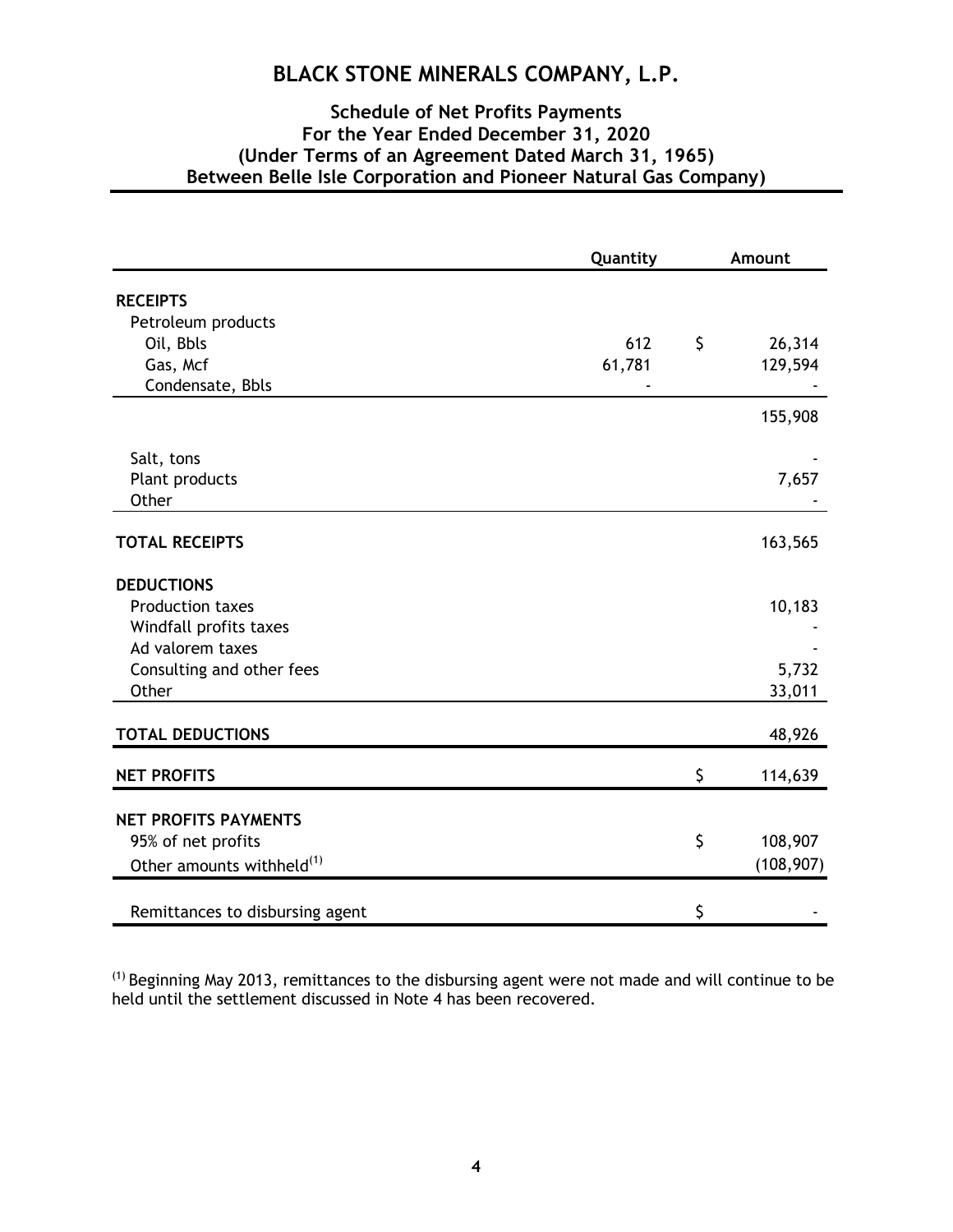### **Supplemental Schedule of Net Profits Payments From Inception (March 1, 1965) through December 31, 2020 (Under Terms of an Agreement Dated March 31, 1965) Between Belle Isle Corporation and Pioneer Natural Gas Company)**

|                                       | Quantity   | Amount           |
|---------------------------------------|------------|------------------|
| <b>RECEIPTS</b>                       |            |                  |
| Petroleum products                    |            |                  |
| Oil, Bbls                             | 758,741    | \$<br>9,603,288  |
| Gas, Mcf                              | 59,001,520 | 40,668,524       |
| Condensate, Bbls                      | 816,494    | 7,268,762        |
|                                       |            | 57,540,574       |
| Salt, tons                            | 20,068,235 | 2,189,027        |
| Plant products                        |            | 214,253          |
| Litigation settlement <sup>(1)</sup>  |            | 540,000          |
| Other                                 |            | 92,047           |
| <b>TOTAL RECEIPTS</b>                 |            | 60,575,901       |
| <b>DEDUCTIONS</b>                     |            |                  |
| Production taxes                      |            | 3,778,458        |
| Windfall profits taxes                |            | 1,240,017        |
| Ad valorem taxes                      |            | 88,923           |
| Consulting and other fees             |            | 1,089,713        |
| Other                                 |            | 720,584          |
| <b>TOTAL DEDUCTIONS</b>               |            | 6,917,695        |
| <b>NET PROFITS</b>                    |            | \$<br>53,658,206 |
| <b>NET PROFITS PAYMENTS</b>           |            |                  |
| 95% of net profits                    |            | \$<br>50,975,296 |
| Other amounts withheld <sup>(2)</sup> |            | (3,579,819)      |
| Remittances to disbursing agent       |            | \$<br>47,395,477 |

 $(1)$  See Note 3.

<sup>(2)</sup> Beginning May 2013, remittances to the disbursing agent were not made and will continue to be held until the settlement discussed in Note 4 has been recovered.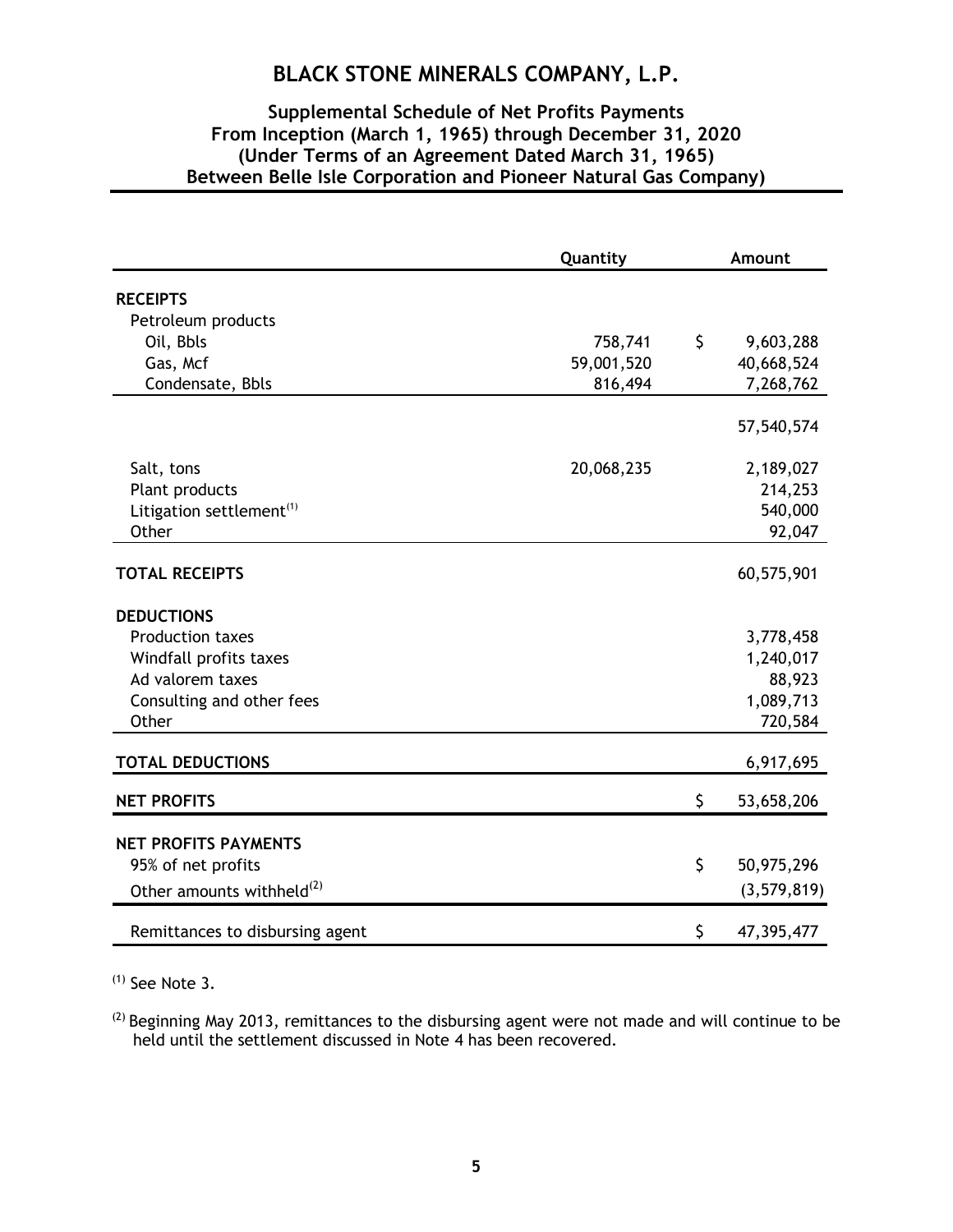### **Notes to Schedule of Net Profits Payments**

### **1. Organization**

Under the terms of an agreement dated March 31, 1965 (the "Agreement"), Pioneer Natural Gas Company purchased certain property interests from Belle Isle Corporation, subject to specified net profits payments. Net profits payments are to equal 95 percent of the net profits (as defined in the Agreement) from the purchased properties so long as those properties remain under the lease in effect at the time of the purchase. The Agreement further provides that the net profits payments are to be made quarterly to a disbursing agent for the net profits interests.

On June 30, 1986, Mesa Limited Partnership (reorganized as MESA Inc. on December 31, 1991) acquired the assets and assumed the liabilities of Pioneer Corporation, parent company of Pioneer Natural Gas Company, including its rights and obligations under the Agreement. On August 7, 1997, MESA Inc. merged with and into Pioneer Natural Resources Company, formerly a wholly-owned subsidiary of MESA Inc. On July 1, 1999, Black Stone Minerals Company, L.P. ("Black Stone") purchased certain property interests from Pioneer Natural Resources Company and in doing so assumed Pioneer Natural Resources Company's rights and obligations under the Agreement.

In accordance with article 4 of the Agreement, Black Stone may elect to sell the properties covered under the Agreement after two consecutive years of net profits less than \$250,000 and when Black Stone has made a good faith determination in accordance with its best judgement, that it is unlikely that the net profits thereafter will ever exceed \$250,000.

### **2. Summary of Significant Accounting Policies**

The schedule of net profits payments is prepared in accordance with the terms of the agreement dated March 31, 1965 between Belle Isle Corporation and Pioneer Natural Gas Company. Receipts and deductions are recognized during the period in which amounts are received or paid rather than on an accrual basis, under which they would be recognized as amounts are earned or incurred. Net profits payments are reflected on an accrual basis based on the receipts and deductions through December 31, 2020. This basis for reporting net profits payments is considered to be the most meaningful because quarterly distributions to the unitholders are based on net cash receipts for such period.

### **3. 1984 Litigation Settlement**

By letter dated February 1, 1984, a notice was received that salt mine operations at the Belle Isle mine had ceased due to problems with the stability of the mine which could lead to a catastrophic failure. Subsequently, the mine was flooded in an effort to remedy the stability problems. A suit was filed against Cargill, Inc. ("Cargill"), operator of the salt mine, seeking, among other claims, to force Cargill to restore the stability of the mine and to pay damages for loss of salt, oil, and gas royalties. A settlement agreement was signed on June 6, 1988, and Mesa Limited Partnership received payment of \$540,000 from Cargill. The litigation settlement was treated as damages in lieu of salt royalties and was distributed to the royalty owners in the net profits payment for the quarter ended July 31, 1988.